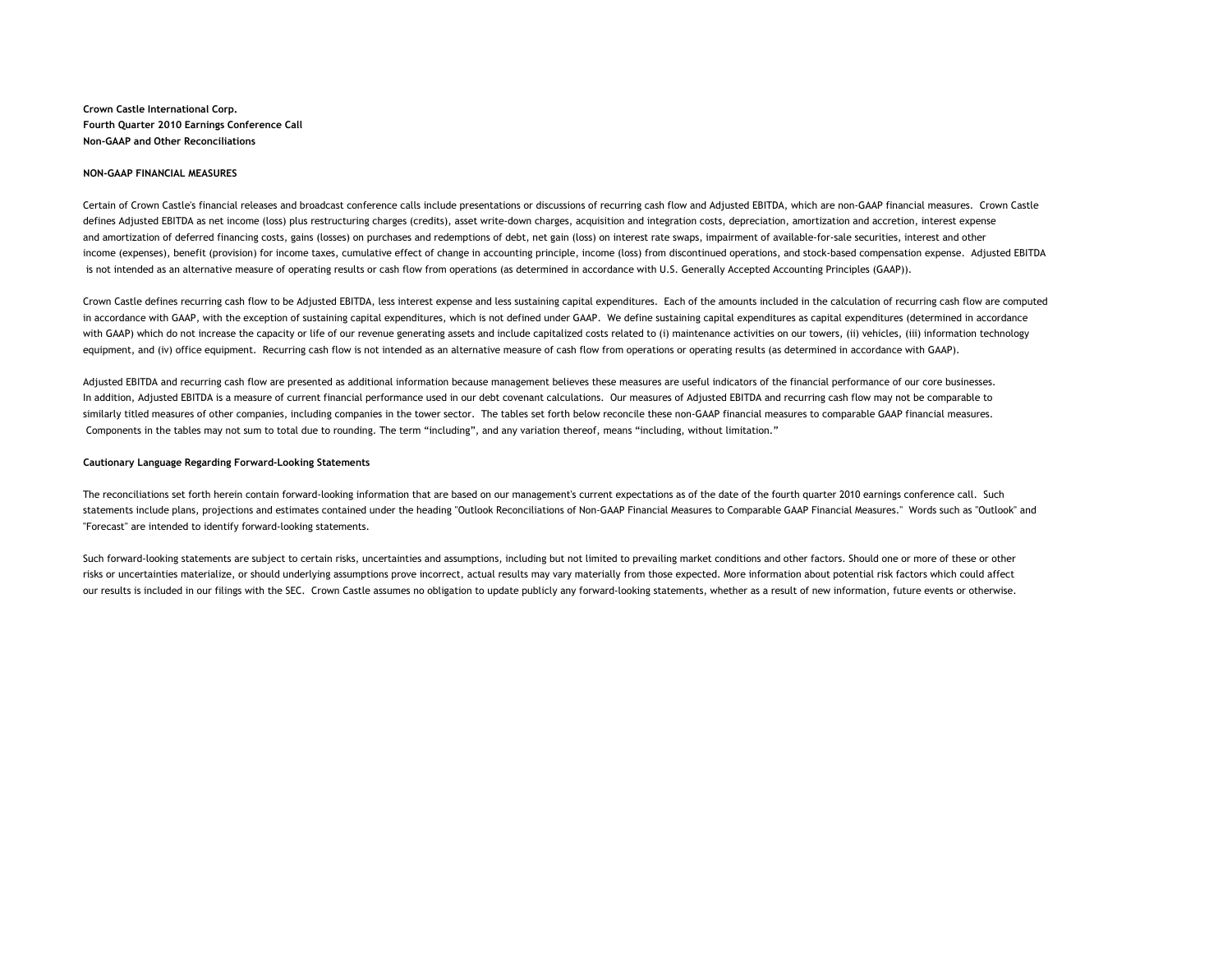### **Historical Reconciliations of Non-GAAP Financial Measures to Comparable GAAP Financial Measures:**

**Adjusted EBITDA, recurring cash flow and recurring cash flow per share for the quarters ended December 31, 2010 and December 31, 2009 are computed as follows:**

|                                                                     | For the Three Months Ended |                   |            |  |
|---------------------------------------------------------------------|----------------------------|-------------------|------------|--|
| (in millions, except per share amounts)                             |                            | December 31, 2010 |            |  |
| Net income (loss)                                                   |                            | 40.9              | Ŝ<br>18.7  |  |
| Adjustments to increase (decrease) net income (loss):               |                            |                   |            |  |
| Asset write-down charges                                            |                            | 5.1               | 4.8        |  |
| Acquisition and integration costs                                   |                            | 1.0               |            |  |
| Depreciation, amortization and accretion                            |                            | 137.3             | 133.5      |  |
| Interest expense and amortization of deferred financing costs       |                            | 125.9             | 118.9      |  |
| Gains (losses) on purchases and redemptions of debt                 |                            |                   | 0.9        |  |
| Net gain (loss) on interest rate swaps                              |                            | (5.9)             | (21.1)     |  |
| Interest and other income (expense)                                 |                            | (0.6)             | 0.2        |  |
| Benefit (provision) for income taxes                                |                            | (4.2)             | 1.9        |  |
| Stock-based compensation expense                                    |                            | 11.9              | 5.7        |  |
| <b>Adjusted EBITDA</b>                                              |                            | 311.4             | 263.5<br>S |  |
| Less: Interest expense and amortization of deferred financing costs |                            | 125.9             | 118.9<br>S |  |
| Less: Sustaining capital expenditures                               |                            | 9.8               | 12.4       |  |
| Recurring cash flow                                                 |                            | 175.7             | 132.2      |  |
| Weighted average shares outstanding - diluted                       |                            | 288.0             | 290.5      |  |
| Recurring cash flow per share                                       |                            | 0.61              | 0.46       |  |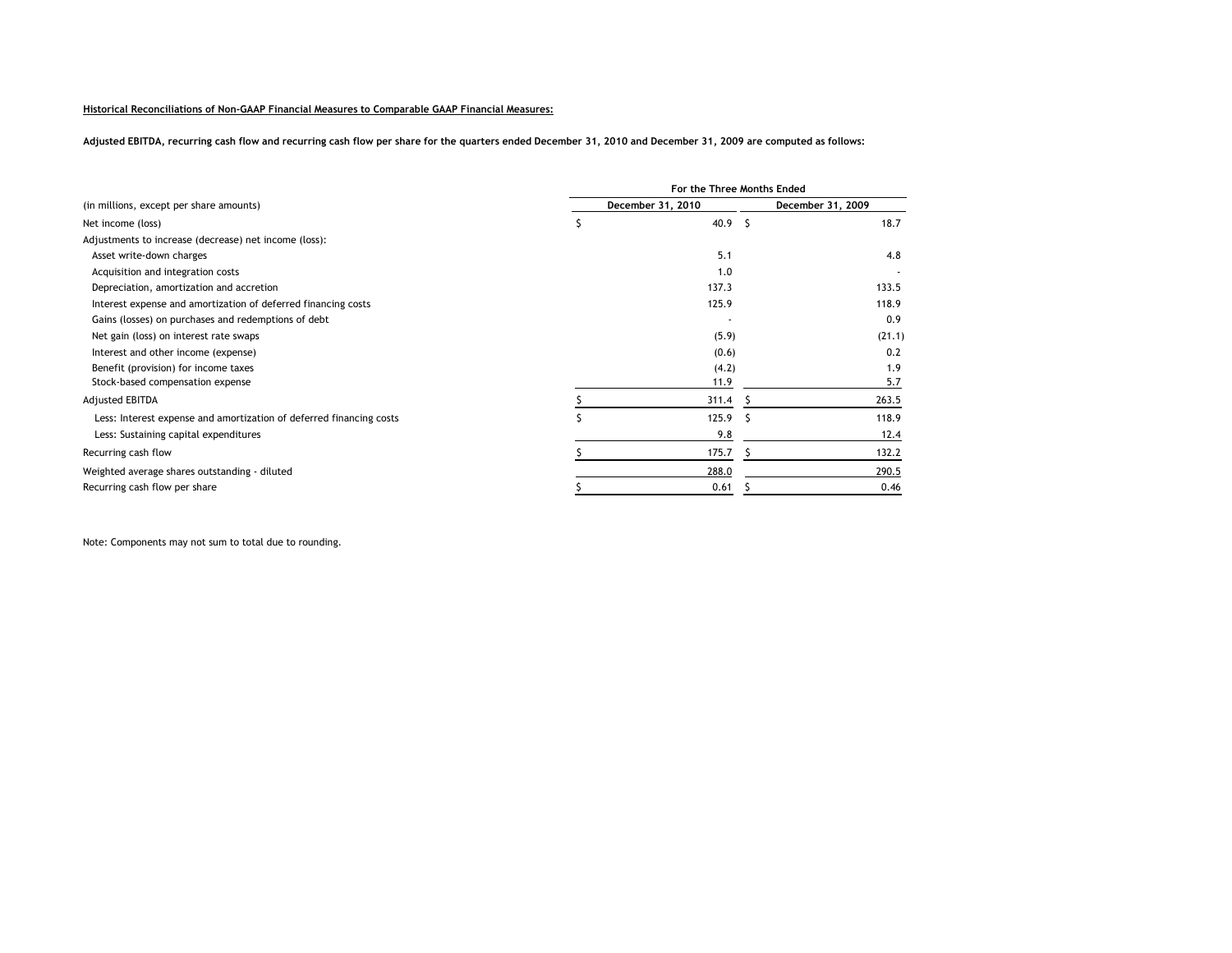### **Historical Reconciliations of Non-GAAP Financial Measures to Comparable GAAP Financial Measures:**

# **Adjusted EBITDA and recurring cash flow for the quarters ended March 31, 2010 and March 31, 2009 are computed as follows:**

|                                                                     | For the Three Months Ended |                |    |                |  |
|---------------------------------------------------------------------|----------------------------|----------------|----|----------------|--|
| (in millions)                                                       |                            | March 31, 2010 |    | March 31, 2009 |  |
| Net income (loss)                                                   |                            | $(119.4)$ \$   |    | 10.1           |  |
| Adjustments to increase (decrease) net income (loss):               |                            |                |    |                |  |
| Asset write-down charges                                            |                            | 1.6            |    | 4.1            |  |
| Depreciation, amortization and accretion                            |                            | 132.9          |    | 133.2          |  |
| Interest expense and amortization of deferred financing costs       |                            | 120.8          |    | 105.6          |  |
| Gains (losses) on purchases and redemptions of debt                 |                            | 66.4           |    | (13.4)         |  |
| Net gain (loss) on interest rate swaps                              |                            | 73.3           |    | (3.8)          |  |
| Interest and other income (expense)                                 |                            | (0.4)          |    | 0.2            |  |
| Benefit (provision) for income taxes                                |                            | (10.3)         |    | (1.5)          |  |
| Stock-based compensation expense                                    |                            | 9.4            |    | 7.9            |  |
| <b>Adjusted EBITDA</b>                                              |                            | 274.3          |    | 242.4          |  |
| Less: Interest expense and amortization of deferred financing costs |                            | 120.8          | -S | 105.6          |  |
| Less: Sustaining capital expenditures                               |                            | 4.6            |    | 5.0            |  |
| Recurring cash flow                                                 |                            | 148.9          |    | 131.8          |  |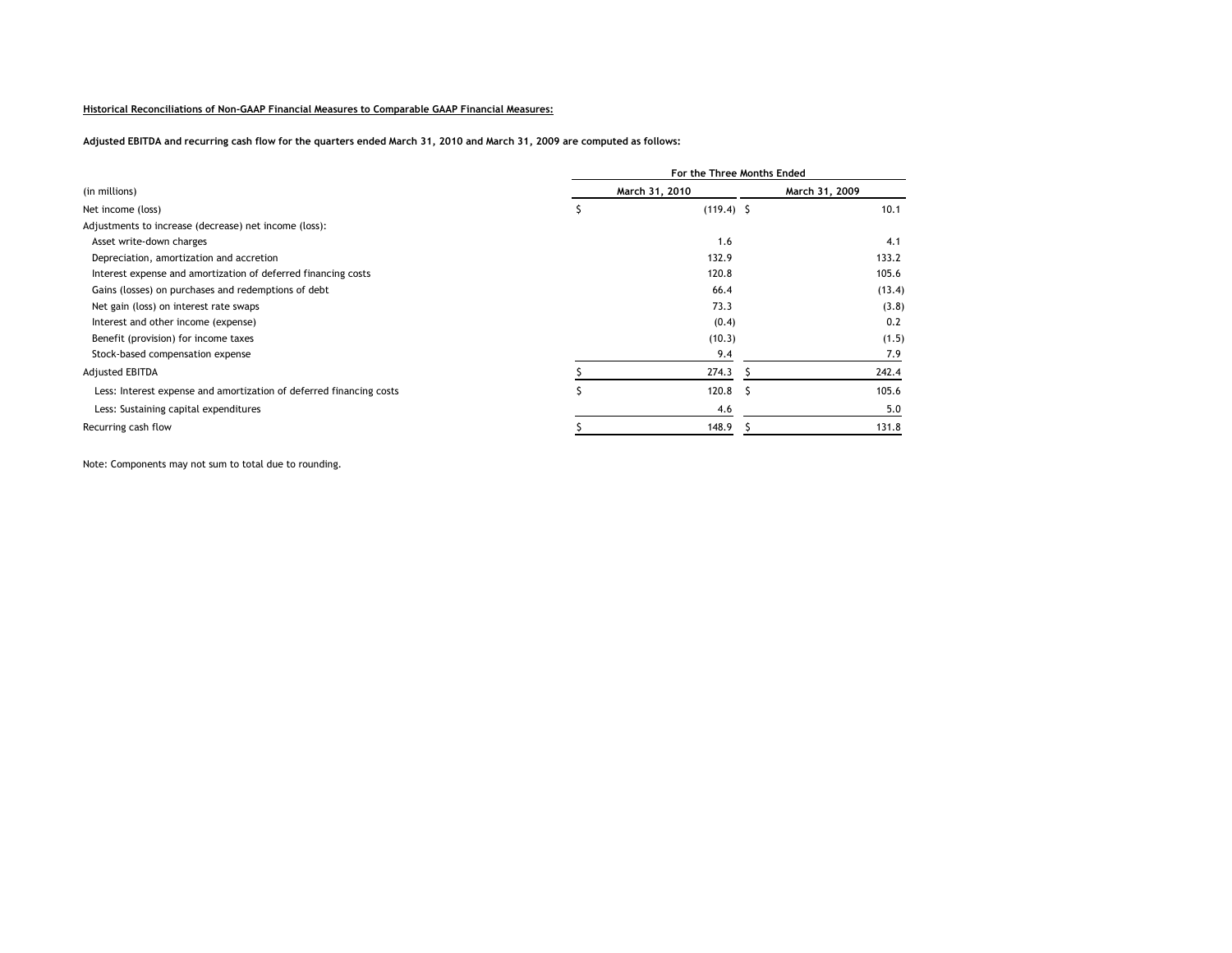### **Historical Reconciliations of Non-GAAP Financial Measures to Comparable GAAP Financial Measures:**

## **Adjusted EBITDA, recurring cash flow and recurring cash flow per share for the years ended December 31, 2010 and December 31, 2009 are computed as follows:**

|                                                                     | For the Twelve Months Ended |              |                   |         |
|---------------------------------------------------------------------|-----------------------------|--------------|-------------------|---------|
| (in millions, except per share amounts)                             | December 31, 2010           |              | December 31, 2009 |         |
| Net income (loss)                                                   | Ŝ                           | $(311.3)$ \$ |                   | (114.1) |
| Adjustments to increase (decrease) net income (loss):               |                             |              |                   |         |
| Asset write-down charges                                            |                             | 13.7         |                   | 19.2    |
| Acquisition and integration costs                                   |                             | 2.1          |                   |         |
| Depreciation, amortization and accretion                            |                             | 540.8        |                   | 529.7   |
| Interest expense and amortization of deferred financing costs       |                             | 490.3        |                   | 445.9   |
| Gains (losses) on purchases and redemptions of debt                 |                             | 138.4        |                   | 91.1    |
| Net gain (loss) on interest rate swaps                              |                             | 286.4        |                   | 93.0    |
| Interest and other income (expense)                                 |                             | (1.6)        |                   | (5.4)   |
| Benefit (provision) for income taxes                                |                             | (26.8)       |                   | (76.4)  |
| Stock-based compensation expense                                    |                             | 40.0         |                   | 30.3    |
| Adjusted EBITDA                                                     |                             | 1,171.9      |                   | 1,013.3 |
| Less: Interest expense and amortization of deferred financing costs |                             | 490.3        | -S                | 445.9   |
| Less: Sustaining capital expenditures                               |                             | 24.3         |                   | 28.1    |
| Recurring cash flow                                                 |                             | 657.3        |                   | 539.3   |
| Weighted average shares outstanding - diluted                       |                             | 286.8        |                   | 286.6   |
| Recurring cash flow per share                                       |                             | 2.29         |                   | 1.88    |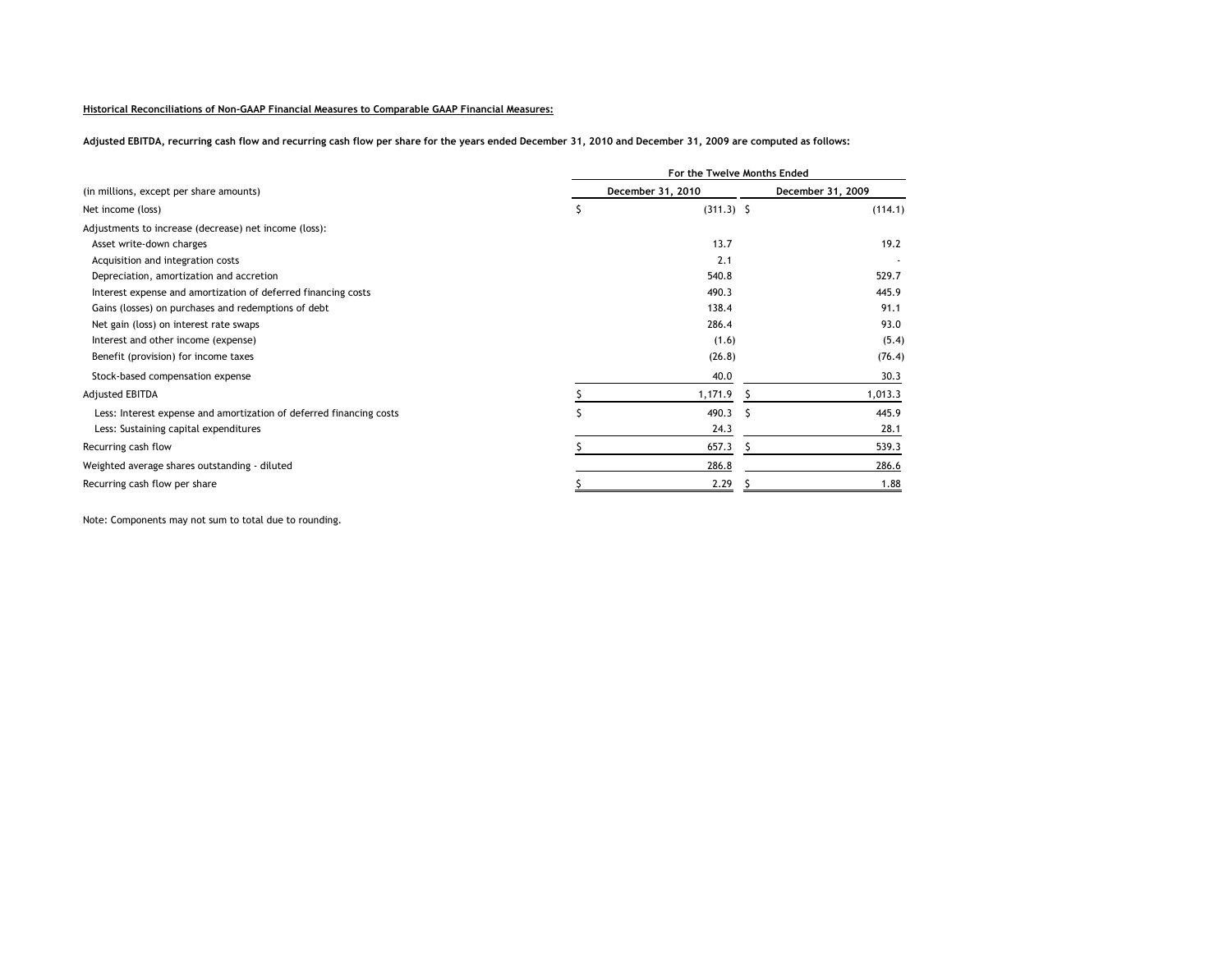### **Outlook Reconciliations of Non-GAAP Financial Measures to Comparable GAAP Financial Measures:**

**Adjusted EBITDA and recurring cash flow for the quarter ending March 31, 2011 and the year ending December 31, 2011 are forecasted as follows:**

|                                                                              | <b>Forecast Ranges</b> |                    |  |
|------------------------------------------------------------------------------|------------------------|--------------------|--|
| (in millions)                                                                | Q1 2011                | Full Year 2011     |  |
| Net income $(\text{loss})^{(1)}$                                             | \$12 to \$38           | \$84 to \$172      |  |
| Adjustments to increase (decrease) net income (loss):                        |                        |                    |  |
| Asset write-down charges                                                     | $3$ to $6$             | 13 to 23           |  |
| Gains (losses) on purchases and redemptions of debt                          |                        |                    |  |
| Depreciation, amortization and accretion                                     | 135 to 140             | 542 to 562         |  |
| Acquisition and integration costs                                            | $1$ to $2$             | $1$ to $3$         |  |
| Interest and other income (expense)                                          | $(1)$ to 1             | $(4)$ to 4         |  |
| Interest expense and amortization of deferred financing costs $^{(1)(2)}$    | 125 to 130             | 499 to 509         |  |
| Benefit (provision) for income taxes                                         | $0$ to $3$             | 15 to 25           |  |
| Stock-based compensation expense                                             | 9 to 11                | 30 to 38           |  |
| Adjusted EBITDA                                                              | \$305 to \$310         | \$1,248 to \$1,268 |  |
| Less: Interest expense and amortization of deferred financing costs $(1)(2)$ | \$125 to \$130         | \$499 to \$509     |  |
| Less: Sustaining capital expenditures                                        | 4 to 6                 | 20 to 25           |  |
| Recurring cash flow                                                          | \$173 to \$178         | \$721 to \$741     |  |

(1) Inclusive of approximately \$26 million and \$103 million, respectively, of non-cash expense.

(2) Approximately \$18 million and \$72 million, respectively, of the total non-cash expense relates to the amortization of forward-starting interest rate swaps, all of which has been cash settled in prior periods.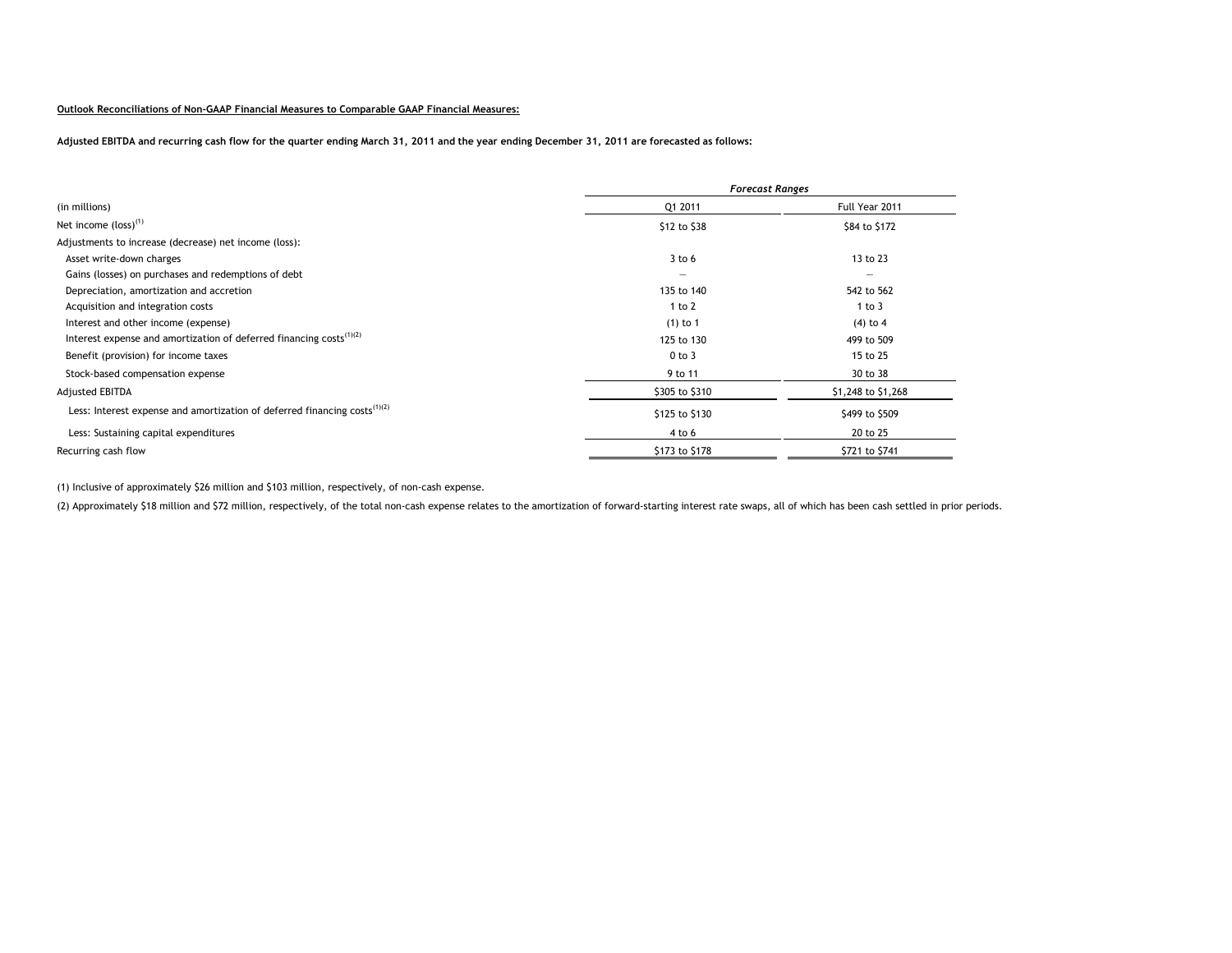# **OTHER CALCULATIONS:**

### **Net Debt to Adjusted EBITDA ratio for the quarter ended December 31, 2010 is computed as follows:**

|                                                       | For the Three Months Ended |  |  |
|-------------------------------------------------------|----------------------------|--|--|
| (in millions)                                         | December 31, 2010          |  |  |
| Total Debt (face value) at Quarter End                | 6,867.6                    |  |  |
| Cash at Quarter End                                   | 112.5                      |  |  |
| Total Net Debt at Quarter End                         | 6,755.1                    |  |  |
| Quarterly Adjusted EBITDA                             | 311.4                      |  |  |
| Annualized Quarterly Adjusted EBITDA                  | 1,245.6                    |  |  |
| Total Net Debt / Annualized Quarterly Adjusted EBITDA | 5.4X                       |  |  |

## **Cash run-rate interest coverage ratio for the quarter ended December 31, 2010 is computed as follows:**

| (in millions)                                                         | For the Three Months Ended |        |  |
|-----------------------------------------------------------------------|----------------------------|--------|--|
|                                                                       | December 31, 2010          |        |  |
| Interest Expense and Amortization of Deferred Financing Costs         |                            | 125.9  |  |
| Amortization of Deferred Financing Cost and Non-Cash Interest Expense |                            | (25.7) |  |
| Cash Interest at Quarter End                                          |                            | 100.2  |  |
| Quarterly Adjusted EBITDA                                             |                            | 311.4  |  |
| Quarterly Adjusted EBITDA / Cash Interest Expense                     |                            | 3.1X   |  |